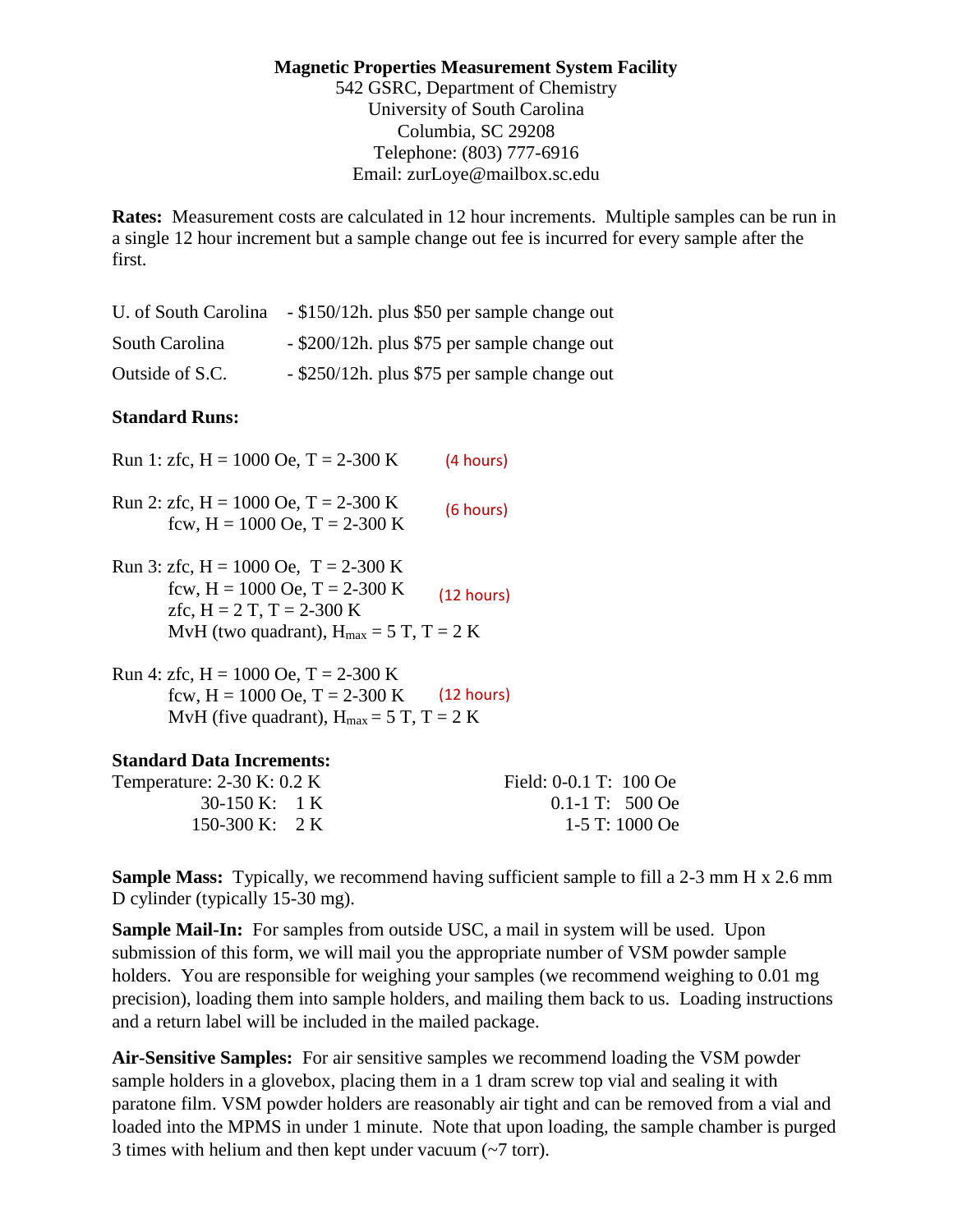# **Magnetic Properties Measurement System Facility**

| $E-mail:$                                  |                          | Phone #: $\frac{1}{2}$ $\frac{1}{2}$ $\frac{1}{2}$ $\frac{1}{2}$ $\frac{1}{2}$ $\frac{1}{2}$ $\frac{1}{2}$ $\frac{1}{2}$ $\frac{1}{2}$ $\frac{1}{2}$ $\frac{1}{2}$ $\frac{1}{2}$ $\frac{1}{2}$ $\frac{1}{2}$ $\frac{1}{2}$ $\frac{1}{2}$ $\frac{1}{2}$ $\frac{1}{2}$ $\frac{1}{2}$ $\frac{1}{2}$ $\frac{1}{2}$ $\$ |  |
|--------------------------------------------|--------------------------|--------------------------------------------------------------------------------------------------------------------------------------------------------------------------------------------------------------------------------------------------------------------------------------------------------------------|--|
|                                            |                          |                                                                                                                                                                                                                                                                                                                    |  |
|                                            |                          |                                                                                                                                                                                                                                                                                                                    |  |
| Affiliation:<br>$\square$ USC              | $\Box$ In South Carolina | $\Box$ Out-of-S.C.                                                                                                                                                                                                                                                                                                 |  |
| Sample # 1 ID: $\overline{\qquad \qquad }$ |                          |                                                                                                                                                                                                                                                                                                                    |  |
| Sample #1 Composition:                     |                          |                                                                                                                                                                                                                                                                                                                    |  |
| <b>Standards Runs:</b>                     |                          |                                                                                                                                                                                                                                                                                                                    |  |
| $\Box$ Run 1 (4 hours)                     |                          |                                                                                                                                                                                                                                                                                                                    |  |
| $\Box$ Run 2 (6 hours)                     |                          |                                                                                                                                                                                                                                                                                                                    |  |
| $\Box$ Run 3 (12 hours)                    |                          |                                                                                                                                                                                                                                                                                                                    |  |
| $\Box$ Run 4 (12 hours)                    |                          |                                                                                                                                                                                                                                                                                                                    |  |
| Sample # 2 ID: $\overline{\qquad \qquad }$ |                          |                                                                                                                                                                                                                                                                                                                    |  |
| Sample # 2 Composition:                    |                          |                                                                                                                                                                                                                                                                                                                    |  |
| <b>Standards Runs:</b>                     |                          |                                                                                                                                                                                                                                                                                                                    |  |
| $\Box$ Run 1 (4 hours)                     |                          |                                                                                                                                                                                                                                                                                                                    |  |
| $\Box$ Run 2 (6 hours)                     |                          |                                                                                                                                                                                                                                                                                                                    |  |
| $\Box$ Run 3 (12 hours)                    |                          |                                                                                                                                                                                                                                                                                                                    |  |
| $\Box$ Run 4 (12 hours)                    |                          |                                                                                                                                                                                                                                                                                                                    |  |
| Sample # 3 ID:                             |                          |                                                                                                                                                                                                                                                                                                                    |  |
| Sample #3 Composition:                     |                          |                                                                                                                                                                                                                                                                                                                    |  |
| <b>Standards Runs:</b>                     |                          |                                                                                                                                                                                                                                                                                                                    |  |
| $\Box$ Run 1 (4 hours)                     |                          |                                                                                                                                                                                                                                                                                                                    |  |
| $\Box$ Run 2 (6 hours)                     |                          |                                                                                                                                                                                                                                                                                                                    |  |
| $\Box$ Run 3 (12 hours)                    |                          |                                                                                                                                                                                                                                                                                                                    |  |
| $\Box$ Run 4 (12 hours)                    |                          |                                                                                                                                                                                                                                                                                                                    |  |
|                                            |                          |                                                                                                                                                                                                                                                                                                                    |  |